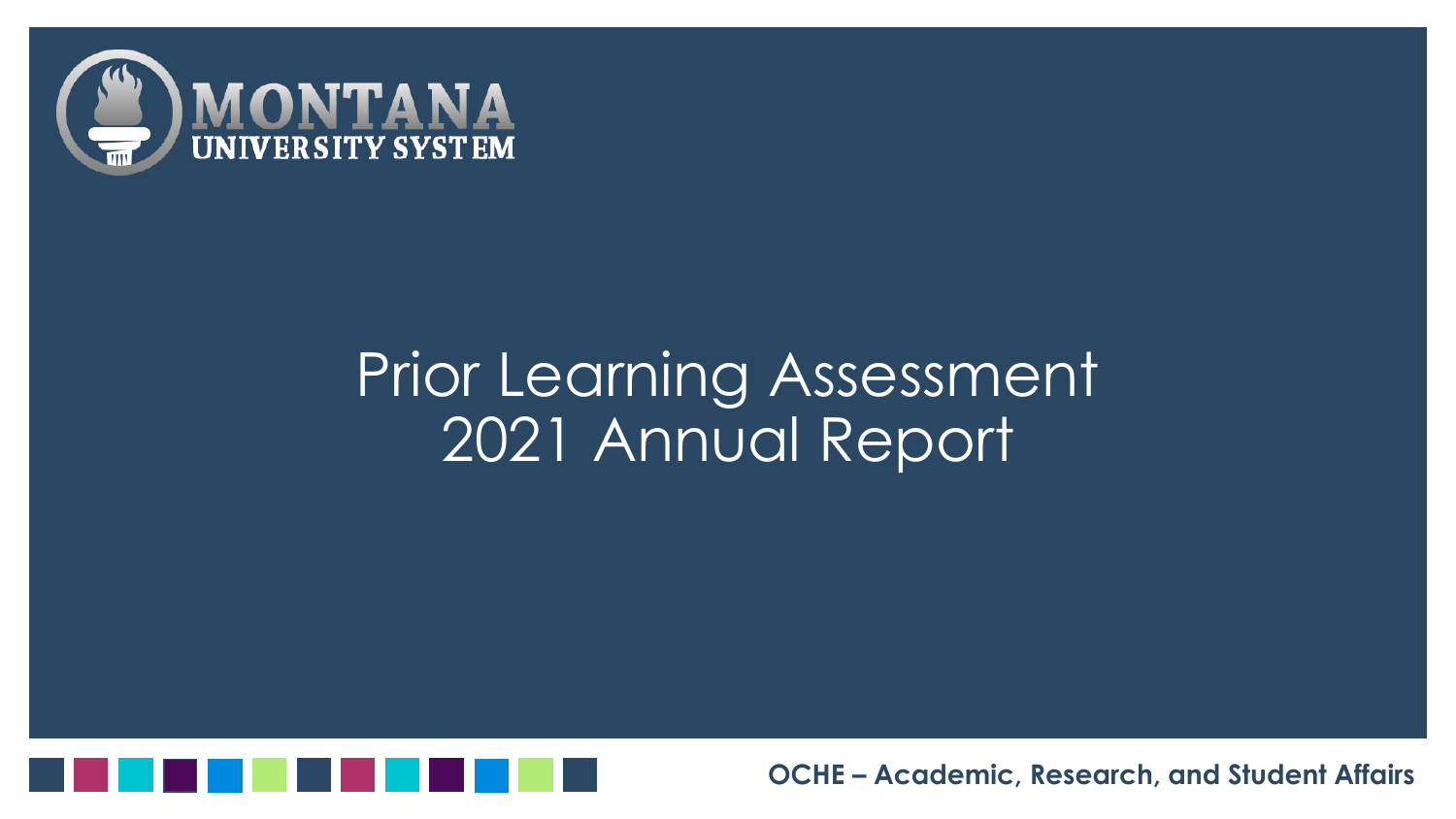## PLA Demographics \*Count of Enrolled Students with PLA credit

| <b>PLA Category</b>                                                                 | <b>Fall 2018</b> | <b>Spring</b><br>2019 | <b>Fall 2019</b> | <b>Spring</b><br>2020 | <b>Fall 2020</b> | <b>Spring</b><br>2021 |
|-------------------------------------------------------------------------------------|------------------|-----------------------|------------------|-----------------------|------------------|-----------------------|
| <b>Advanced Placement</b>                                                           | 6,582            | 6,241                 | 6,706            | 6,314                 | 6.570            | 6,126                 |
| International Baccalaureate                                                         | 507              | 484                   | 582              | 555                   | 634              | 571                   |
| <b>Military</b>                                                                     | 405              | 386                   | 346              | 325                   | 318              | 292                   |
| Other:<br>ACE, DANTES, Experiential Learning,<br>NEMT, Portfolio, UExcel, and Other | 289              | 282                   | 307              | 314                   | 326              | 289                   |
| <b>CLEP</b>                                                                         | 221              | 216                   | 212              | 202                   | 227              | 209                   |
| Challenge                                                                           | 141              | 135                   | 137              | 127                   | 116              | 108                   |
| Straighterline                                                                      | 76               | 64                    | 53               | 44                    | 34               | 29                    |
| <b>Total</b>                                                                        | 8,221            | 7,808                 | 8,343            | 7,881                 | 8,225            | 7,624                 |

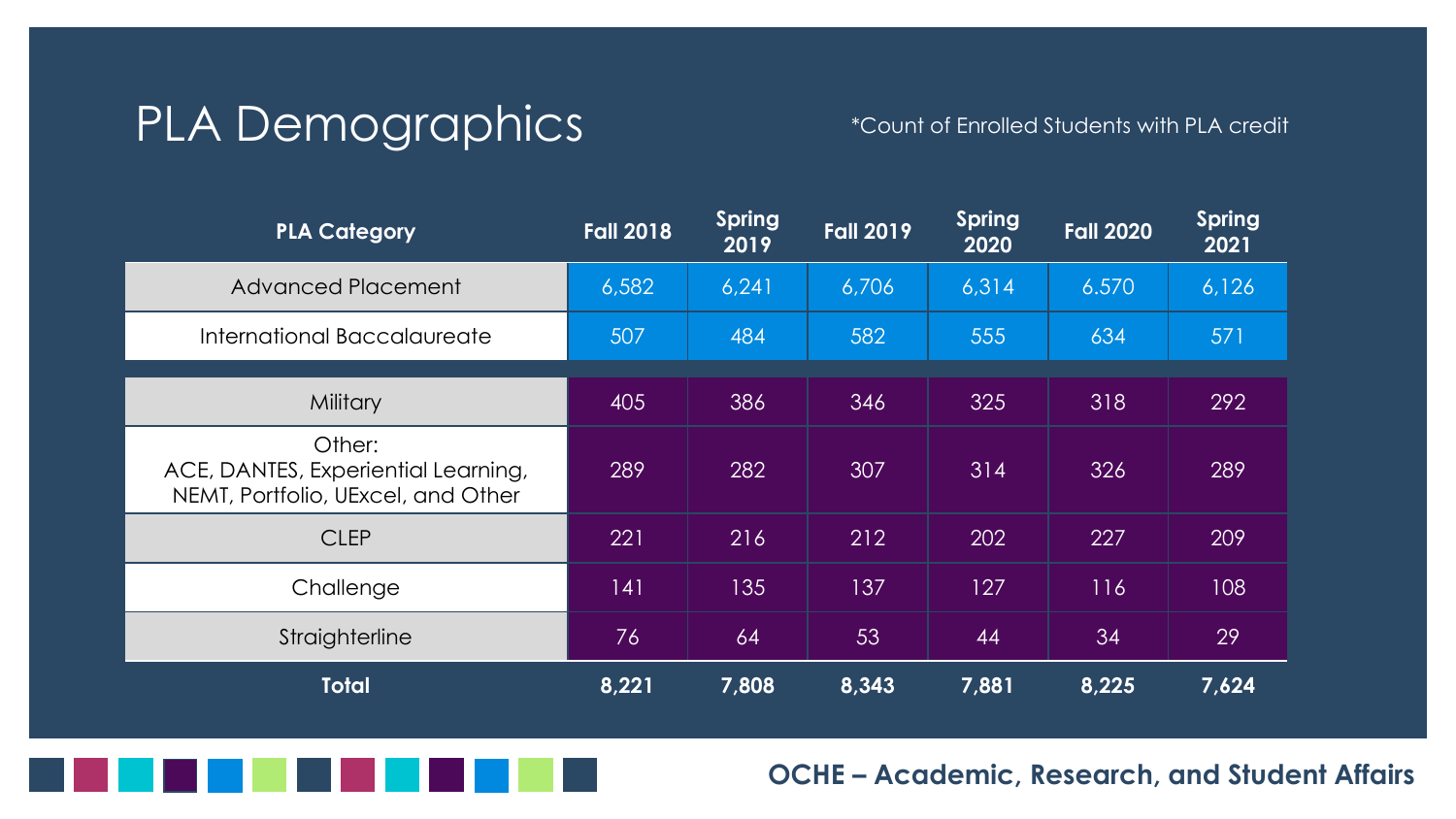### PLA Demographics  $\text{PLA}$



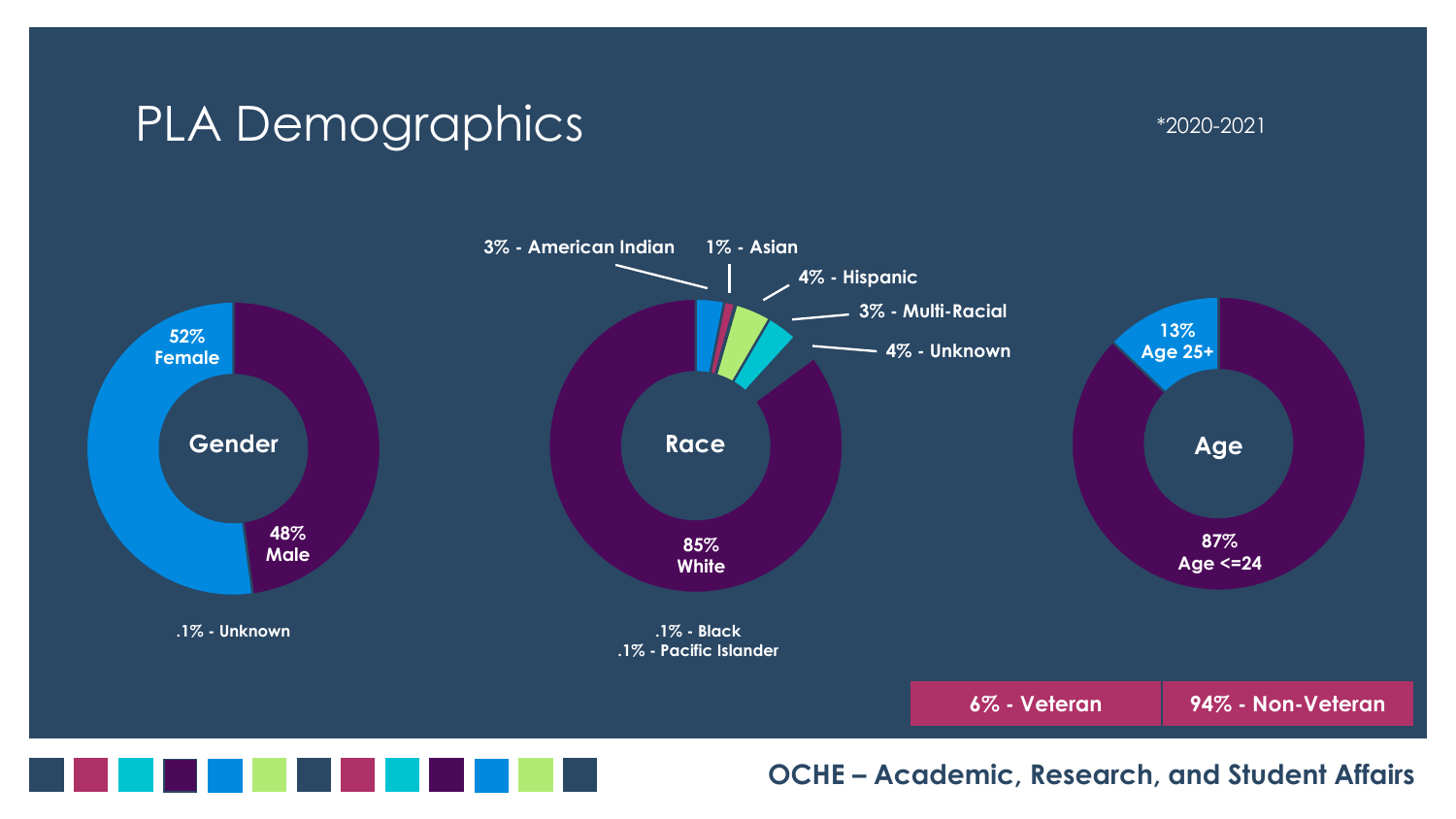#### Non-AP/IB PLA Demographics \*2020-2021





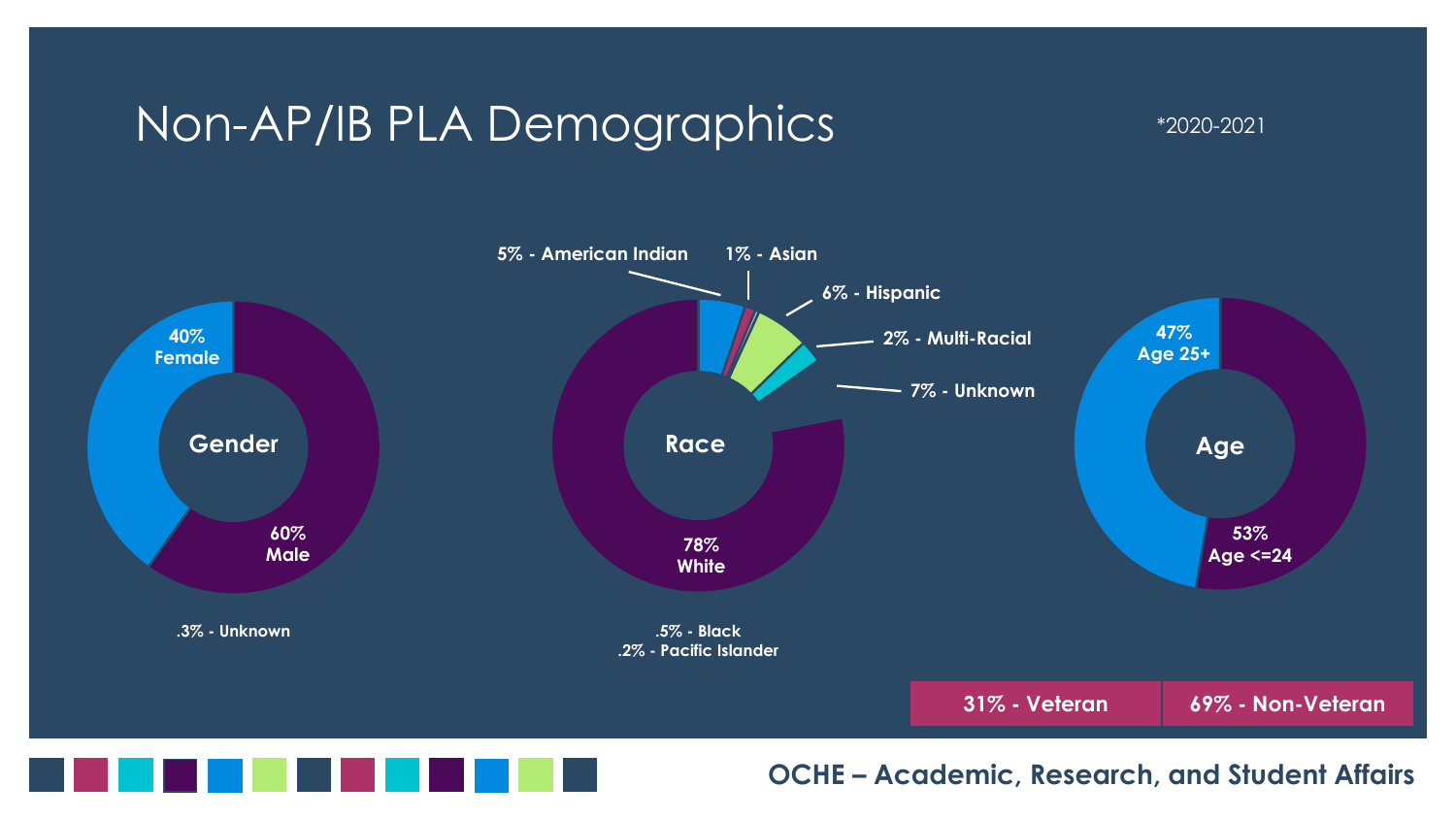### PLA Demographics Compared  $^{*_{2020-2021}}$

|                 | <b>All PLA</b> | <b>AP &amp; IB</b> | Non-AP/IB |                                 |
|-----------------|----------------|--------------------|-----------|---------------------------------|
| Male            | 48%            | 46%                | 60%       |                                 |
| Female          | 52%            | 54%                | 40%       | Unknown $< 1\%$                 |
|                 |                |                    |           |                                 |
| Age $\leq$ 24   | 87%            | 92%                | 53%       |                                 |
| Age $25+$       | 13%            | 8%                 | 47%       |                                 |
|                 |                |                    |           |                                 |
| American Indian | 3%             | 3%                 | $5\%$     |                                 |
| Asian           | $1\%$          | $1\%$              | $1\%$     |                                 |
| Hispanic        | 4%             | $4\%$              | $6\%$     | Black < $1\%$                   |
| Multi-Racial    | 3%             | $4\%$              | $2\%$     | <b>Pacific Islander &lt; 1%</b> |
| Unknown         | 3%             | $2\%$              | $7\%$     |                                 |
| White           | 85%            | 86%                | 78%       |                                 |
|                 |                |                    |           |                                 |
| Veteran         | $6\%$          | $2\%$              | 31%       |                                 |
| Non-Veteran     | 94%            | 98%                | 69%       |                                 |

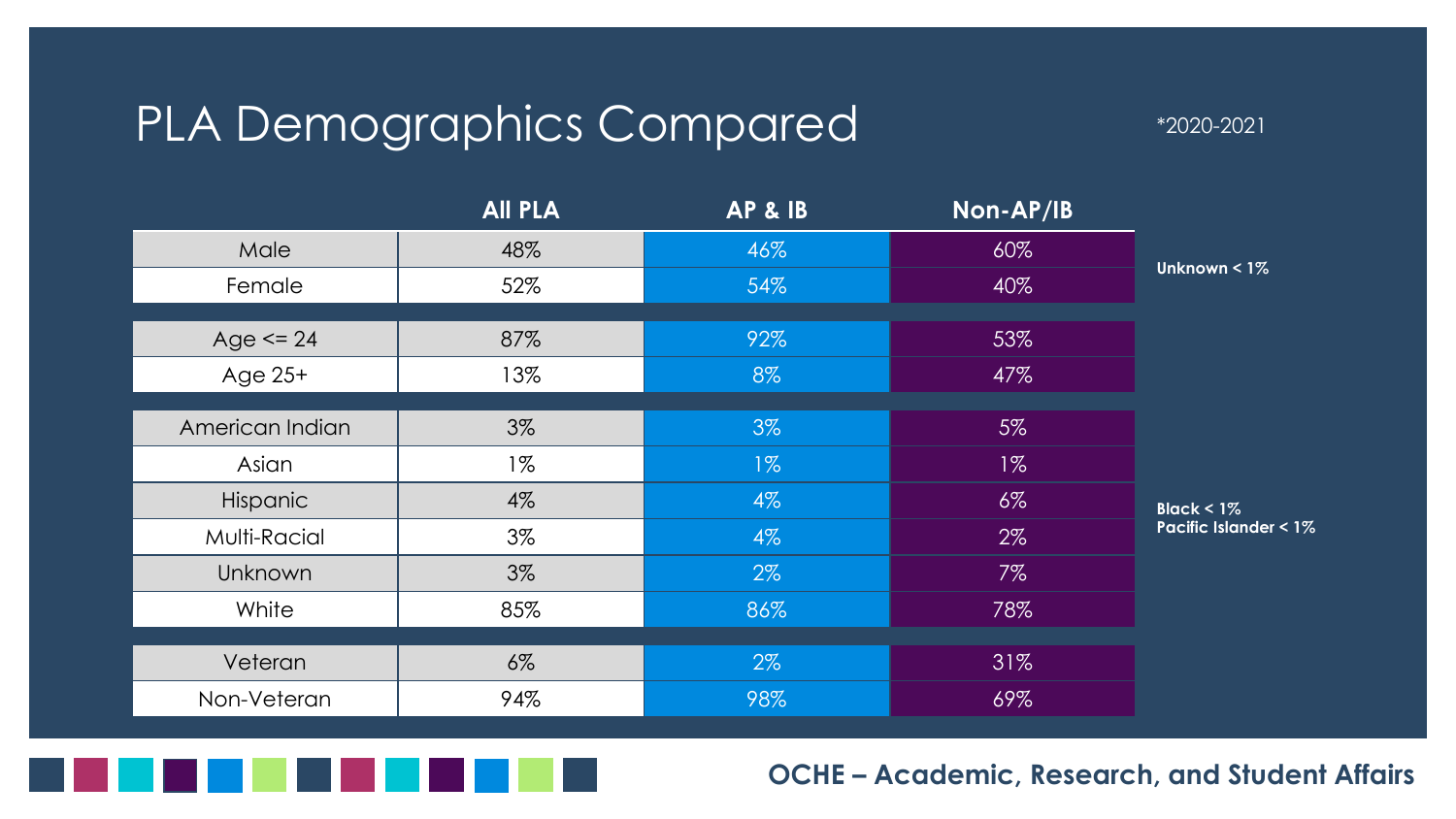#### PLA in the MUS  $^{*2020-2021}$

# **TOTT**

# 

**A A A A A** 

**21%** of enrolled **students** have PLA credits

**9%** of enrolled **students age 25+** have PLA credits

**32%** of enrolled **veterans** have PLA credits

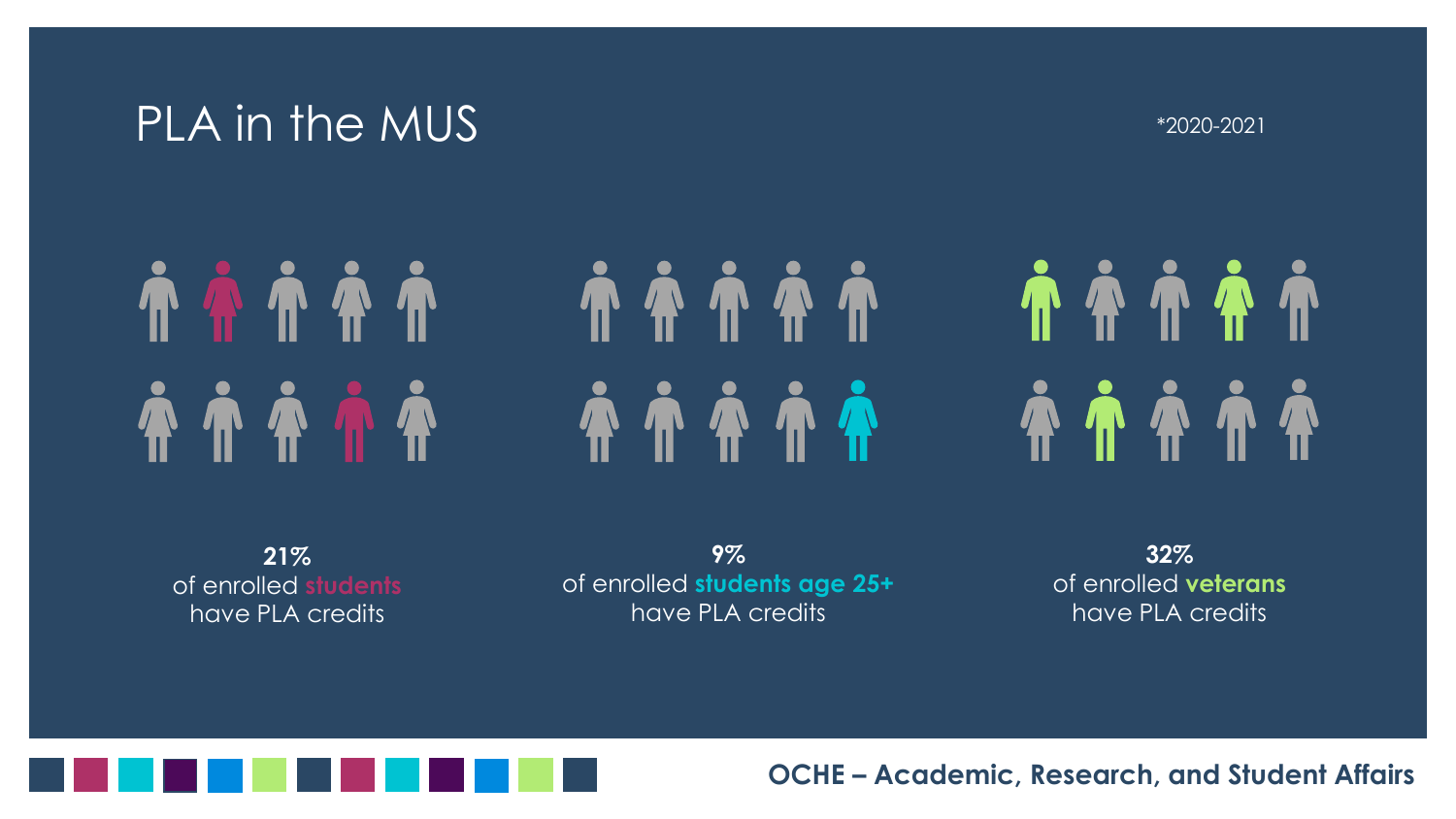### PLA Opportunity Gaps  $\blacksquare$  \*2020-2021